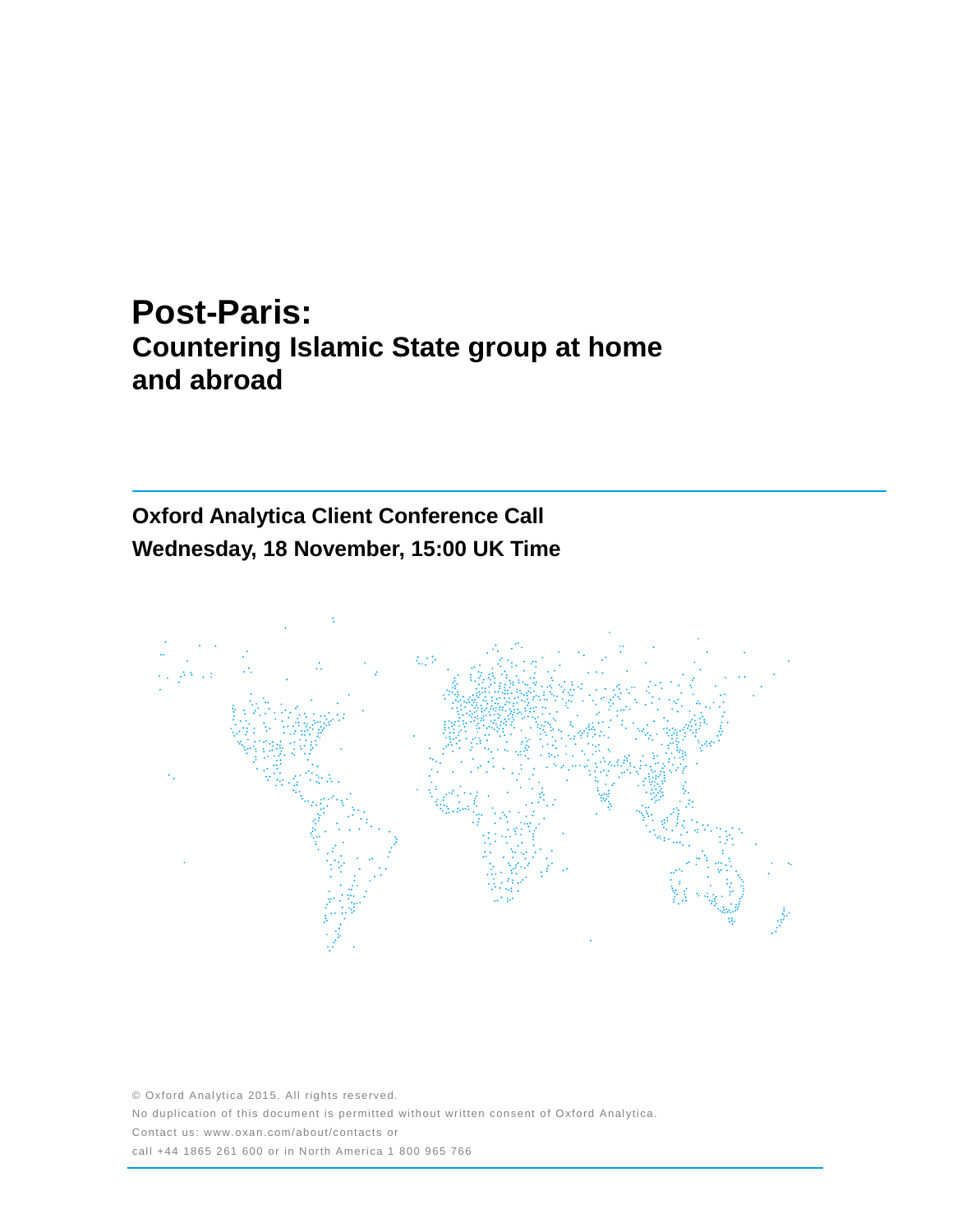

www.oxan.com

# **Post-Paris:**

### **Countering Islamic State group at home and abroad**

An Oxford Analytica Client Conference Call Wednesday, 18th November 2015, 15:00 UK Time

Islamic State group (ISG)'s claims of responsibility for the recent deadly attacks on Paris, Beirut and a Russian airliner over Sinai suggest that it may have metamorphosed into a global terrorist network with locally born and bred affiliates taking terror directly to those nations opposing core ISG's efforts to establish a caliphate in Iraq and Syria.

This raises several key questions:

- does ISG now have new command and control capacities to manage the logistics of such far-flung operations;
- how are those nations under attack now likely to respond, both directly against ISG in Syria and Iraq and to their own radicalised and politically marginalised Muslim populations that are providing the personnel and support for ISG's wider global network;
- who can win the 'war' against ISG, what will it take, and at what cost militarily, politically and to civil society;
- how will the international efforts to end the civil war in Syria and President Putin's support for Syrian President Assad be changed;
- what will be the electoral consequences if the Paris attacks, in particular, polarise the European debates over migration, immigration and the Schengen agreement on borders; and
- will all cities prove as resilient in the face of terror attacks as New York, London, Madrid, Mumbai, Nairobi and Paris?

Please join me in discussing these issues among others with a panel of Oxford Analytica's expert advisors in a client conference call on Wednesday, November 18 at 3 pm UK time.

No duplication of this document is permitted without written consent of Oxford Analytica.

Contact us: www.oxan.com/about/contacts or

call +44 1865 261 600 or in North America 1 800 965 766

**2**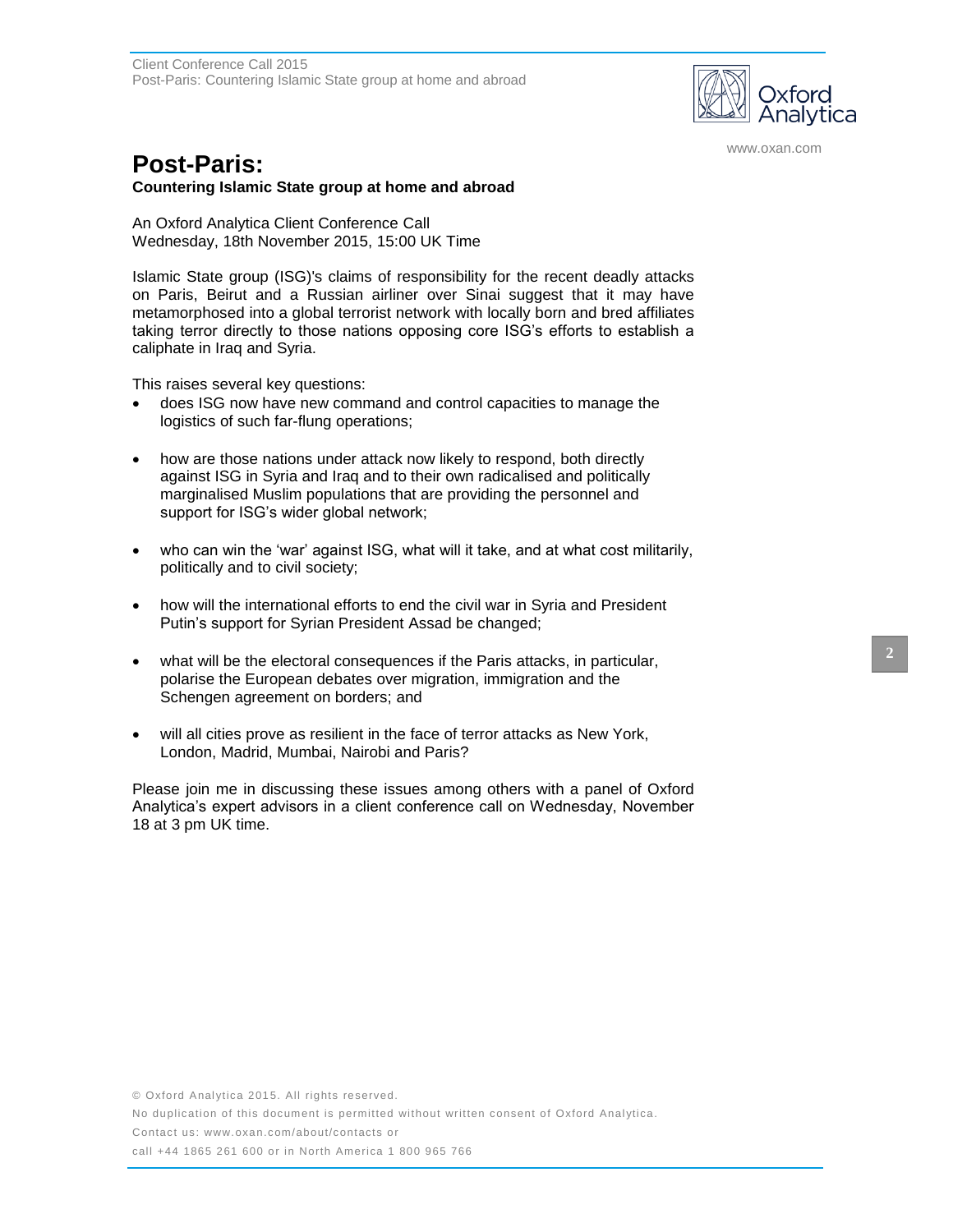

**Chair** www.oxan.com **Chair** 

# **Paul Maidment, Director of Analysis and Managing Editor, Oxford Analytica**

Paul Maidment joined Oxford Analytica in December 2014 as the Director of Analysis and Managing Editor of the Oxford Analytica Daily Brief.

He is an award-wining journalist who founded the New York-based digital editorial consultancy Bystander Media in 2010. A pioneer in combining digital and print journalism, he was previously Editor of [Forbes.com](http://forbes.com/) and Executive Editor of Forbes, transforming a magazine website into the leading online destination for business, finance and up-scale lifestyle. Before joining Forbes in 2001, Paul was the founding Editor of the Financial Times' award-winning web site [FT.com](http://ft.com/) and Assistant Editor of the newspaper. His early career as an editor and foreign correspondent encompassed The Economist, the Asian Wall Street Journal and the BBC in the U.K. the U.S. and Asia — a depth of journalistic experience and breadth of media that gives him a unique perspective on the changes transforming publishing and the world economy. Paul was inducted into the Digital Hall of Fame in New York in 2010.

# **Panellists will include:**

# **Eloi Laurent, Senior Economist and Professor, Sciences Po; Visiting Professor, Stanford University**

Based at OFCE (Sciences Po Center for Economic Research), in Paris. A former aide in the French Parliament and for the French Prime Minister, macroeconomist by training, his current research agenda focuses on sustainability science and welfare economics. A former visiting scholar at Columbia University and NYU, he currently teaches at the School of Engineering and the Paris program at Stanford University and in Sciences Po. Dr Laurent was Visiting Professor and Visiting Scholar at Harvard University in fall 2013.

## **Mark Galeotti, Professor of Global Affairs at the Center for Global Affairs, New York University**

Mark Galeotti is a specialist in transnational security issues, especially organised crime, intelligence and law enforcement. He also works on Russian security affairs. He was founding Director of Keele University's Organised Russian and Eurasian Crime Research Unit, founded the interdisciplinary journal Global Crime, has been visiting professor at institutions in the United States, Moscow and Prague, has authored or edited thirteen books and has consulted for a wide range of UK, US and international government agencies. He has been a member of Oxford Analytica's global expert network for many years, writing on Russian and international organised crime, intelligence and security issues.